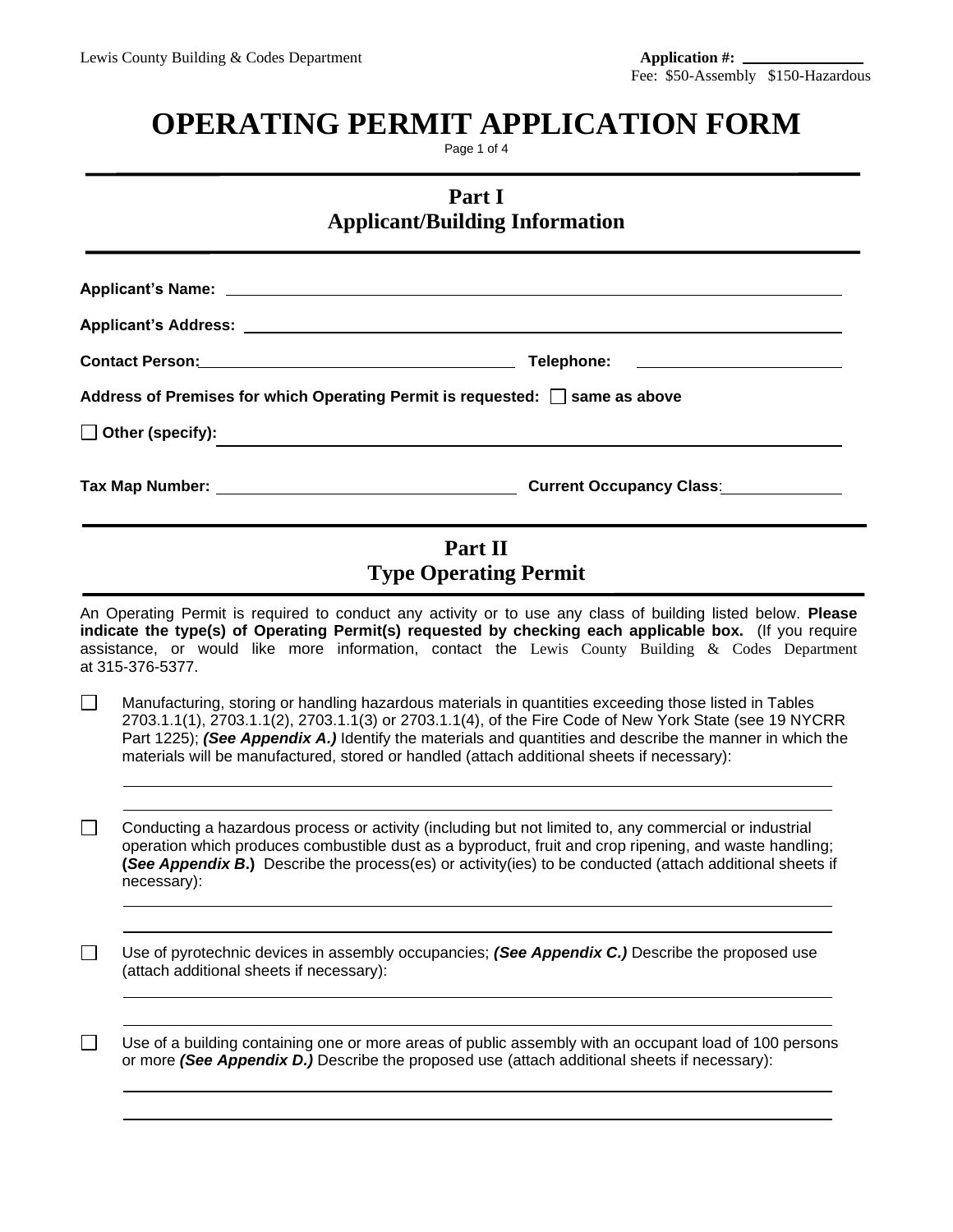$\Box$ 

#### **OPERATING PERMIT APPLICATION FORM**

**Part II (continued)** Page 2 of 4

Use of a building whose use or occupancy classification has been determined by [*name of Authority Having Jurisdiction*] as posing a substantial potential hazard to public safety. *(See Appendix E.)* Describe the proposed use (attach additional sheets if necessary):

### **Part III Premises/Building Information**

| 2. Has a Certificate of Occupancy been issued for the premises?                                                                                                                                                                               |                   |           |
|-----------------------------------------------------------------------------------------------------------------------------------------------------------------------------------------------------------------------------------------------|-------------------|-----------|
| $\Box$ Permanent $\Box$ Temporary<br>Type:<br><b>YES</b><br>NO                                                                                                                                                                                |                   |           |
| 3. Date(s) of issuance of previous Certificate(s) of Occupancy? (If any): __________________________                                                                                                                                          |                   |           |
| 4. Has a Certificate of Compliance been issued for these Premises?                                                                                                                                                                            |                   |           |
| $\Box$ Permanent $\Box$ Temporary<br>Type:<br>YES<br><b>NO</b>                                                                                                                                                                                | Date of Issuance: |           |
| 5. Are there currently any open Building Permits associated with the premises?<br>If yes, please describe (attach additional sheets if necessary):                                                                                            | <b>YES</b>        | <b>NO</b> |
|                                                                                                                                                                                                                                               |                   |           |
| 6. Have any violations to the Uniform Code been issued in relation to the Premises?<br>If yes, please describe (attach additional sheets if necessary):                                                                                       | <b>YES</b>        | <b>NO</b> |
|                                                                                                                                                                                                                                               |                   |           |
| 7. Have any variances to the Uniform Fire Prevention and Building Code been granted in relation to these premises?<br><b>YES</b><br>If yes please describe (attach additional sheets if necessary): (Include Variance Decision Number)<br>NO. |                   |           |
|                                                                                                                                                                                                                                               |                   |           |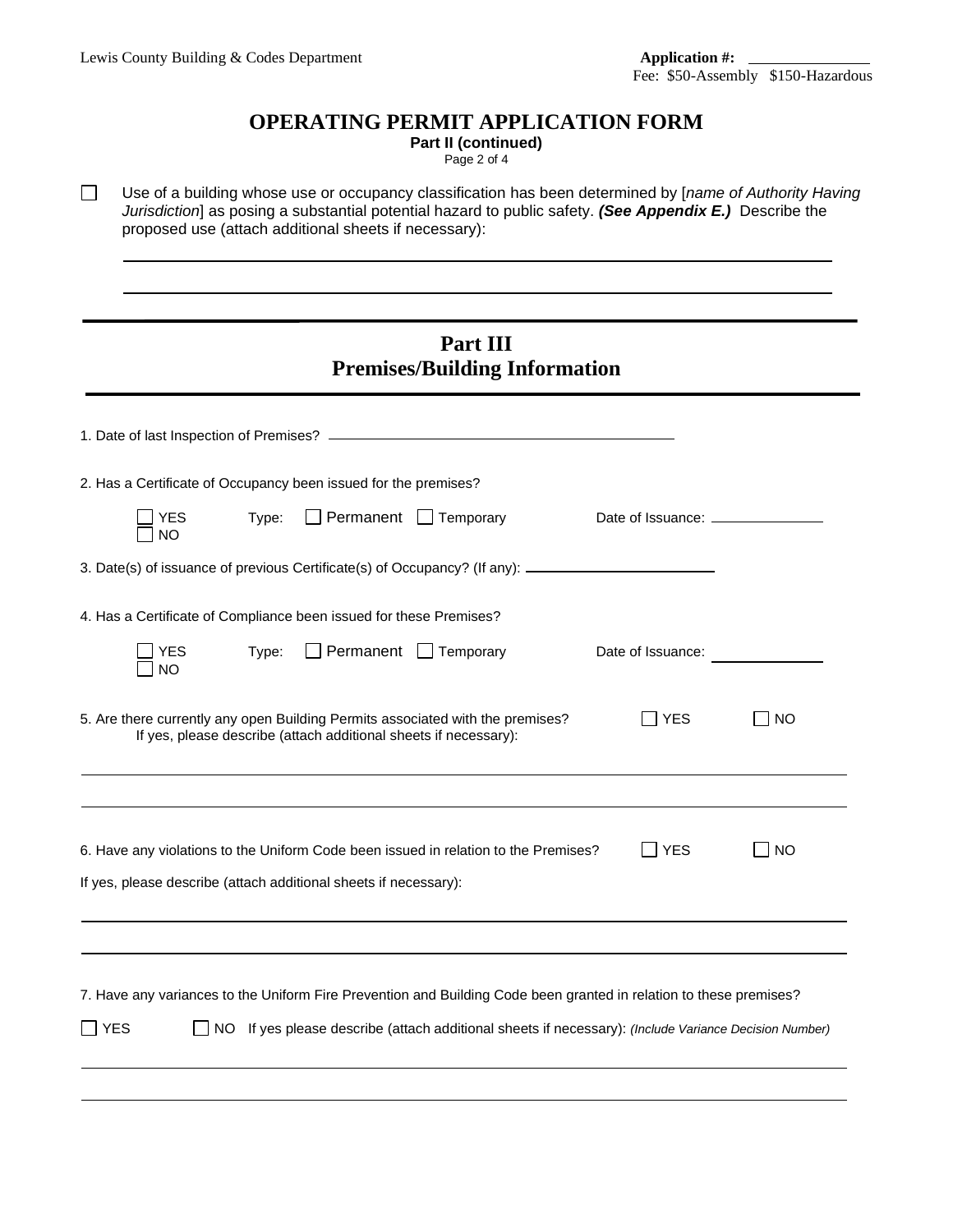### **OPERATING PERMIT APPLICATION FORM**

**Part III (continued)**

Page 3 of 4

8. Additional Comments:

#### **SIGNATURE OF APPLICANT**

I hereby certify that the foregoing information (and all information in attached sheets, if any) is true and complete.

Signature of Applicant or Authorized Representatives Signature Date

Name (and Title, if applicable of person signing Application (Please print)

# **Part IV**

#### **To be completed by** Lewis County Building & Codes Department

| <b>Inspection Required</b><br>l IYES<br>NO                                                               |            |                                |  |  |  |  |
|----------------------------------------------------------------------------------------------------------|------------|--------------------------------|--|--|--|--|
| Inspections Performed □ YES<br>Date of Inspection:<br><b>NO</b>                                          |            |                                |  |  |  |  |
| Tests or Reports required to verify compliance?                                                          | <b>YES</b> | <b>NO</b>                      |  |  |  |  |
| If YES, have Tests or Reports been received?<br>Description:                                             | <b>YES</b> | <b>NO</b>                      |  |  |  |  |
| Application(s) Approved:<br><b>I</b> YES<br>NO                                                           |            |                                |  |  |  |  |
|                                                                                                          |            |                                |  |  |  |  |
|                                                                                                          |            | Date Operating Permit Expires: |  |  |  |  |
|                                                                                                          |            |                                |  |  |  |  |
| Conditions of Operating Permit (list conditions here AND in the space provided in the Operating Permit): |            |                                |  |  |  |  |
|                                                                                                          |            |                                |  |  |  |  |
| <b>Additional Comments:</b>                                                                              |            |                                |  |  |  |  |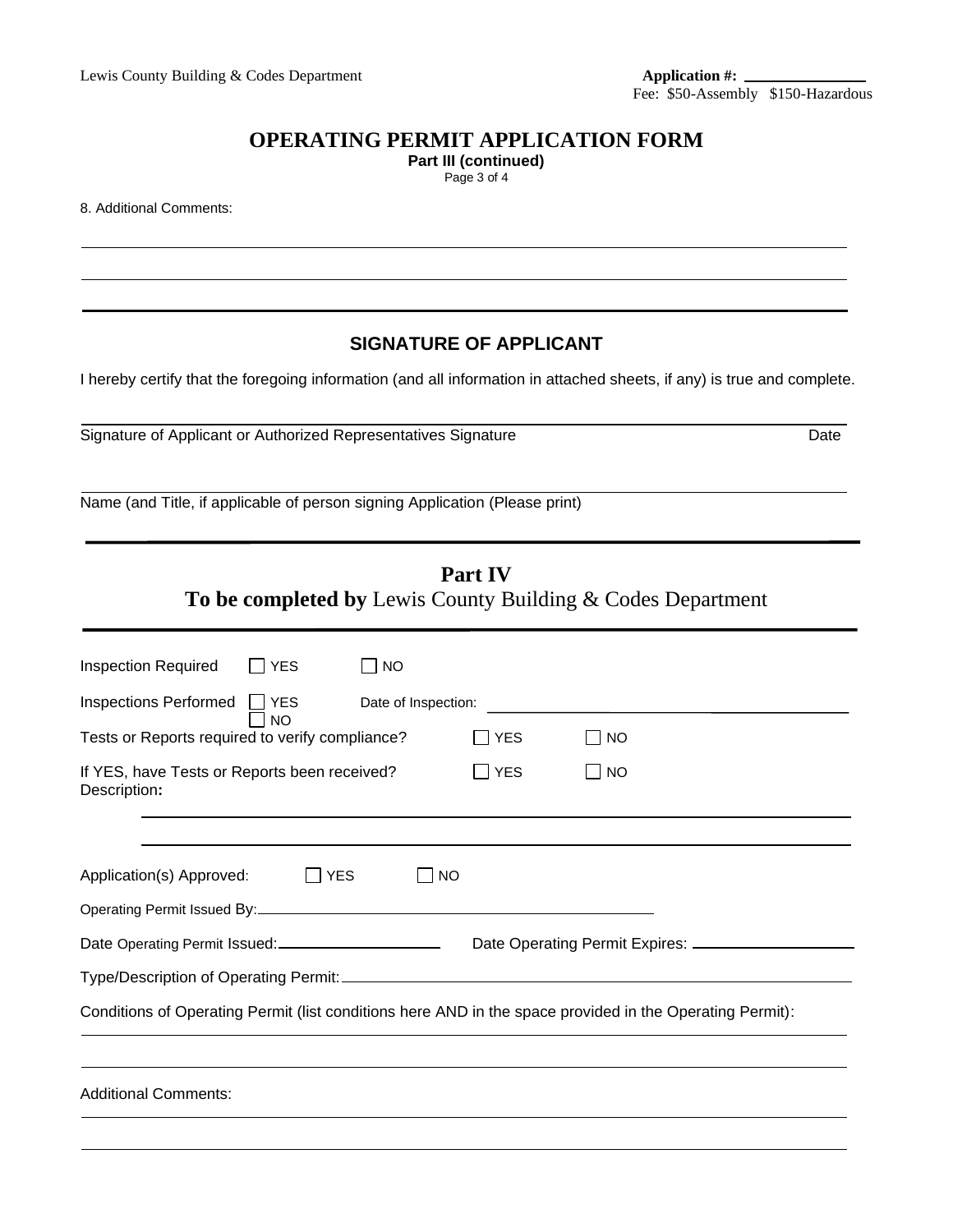| Lewis County Building & Codes Department<br><b>OPERATING PERMIT</b><br>This Operating Permit must be displayed at Premises                                                                                                                                                                                                                                                                                                                                                                                                                                                                                                                                                                                                                                                                                |  |  |  |  |  |
|-----------------------------------------------------------------------------------------------------------------------------------------------------------------------------------------------------------------------------------------------------------------------------------------------------------------------------------------------------------------------------------------------------------------------------------------------------------------------------------------------------------------------------------------------------------------------------------------------------------------------------------------------------------------------------------------------------------------------------------------------------------------------------------------------------------|--|--|--|--|--|
| <b>Parcel ID#</b><br><u> 1990 - John Barn Barn, mars a</u>                                                                                                                                                                                                                                                                                                                                                                                                                                                                                                                                                                                                                                                                                                                                                |  |  |  |  |  |
|                                                                                                                                                                                                                                                                                                                                                                                                                                                                                                                                                                                                                                                                                                                                                                                                           |  |  |  |  |  |
|                                                                                                                                                                                                                                                                                                                                                                                                                                                                                                                                                                                                                                                                                                                                                                                                           |  |  |  |  |  |
| Contact Person: Contact Person: Contact Person: Contact Person: Contact Person:                                                                                                                                                                                                                                                                                                                                                                                                                                                                                                                                                                                                                                                                                                                           |  |  |  |  |  |
| Address of Premises for which Operating Permit is requested: Same as above<br>$\Box$ Other (specify):                                                                                                                                                                                                                                                                                                                                                                                                                                                                                                                                                                                                                                                                                                     |  |  |  |  |  |
|                                                                                                                                                                                                                                                                                                                                                                                                                                                                                                                                                                                                                                                                                                                                                                                                           |  |  |  |  |  |
| This Operating Permit is issued to the Applicant named above to conduct the activity(ies) and/or to use the<br>class(es) of buildings indicated below at the Premises specified above:                                                                                                                                                                                                                                                                                                                                                                                                                                                                                                                                                                                                                    |  |  |  |  |  |
| Manufacturing, storing or handling hazardous materials in quantities exceeding those listed in Tables<br>2703.1.1(1), 2703.1.1(2), 2703.1.1(3) or 2703.1.1(4), of the Fire Code of New York State (see 19 NYCRR<br>Part 1225); as described in the Application.                                                                                                                                                                                                                                                                                                                                                                                                                                                                                                                                           |  |  |  |  |  |
| Conducting a hazardous process or activity; as described in the Application.                                                                                                                                                                                                                                                                                                                                                                                                                                                                                                                                                                                                                                                                                                                              |  |  |  |  |  |
| Use of pyrotechnic devices in assembly occupancies; as described in the Application.                                                                                                                                                                                                                                                                                                                                                                                                                                                                                                                                                                                                                                                                                                                      |  |  |  |  |  |
| Use of a building containing one or more areas of public assembly with an occupant load of 100 persons<br>$\mathbf{1}$<br>or more; as described in the Application.                                                                                                                                                                                                                                                                                                                                                                                                                                                                                                                                                                                                                                       |  |  |  |  |  |
| Use of a building whose use or occupancy classification has been determined by Lewis County Building &<br>Codes Department as posing a substantial potential hazard to public safety; as described in the Application.                                                                                                                                                                                                                                                                                                                                                                                                                                                                                                                                                                                    |  |  |  |  |  |
| The conditions, surroundings and arrangements for the activity (ies) and/or use (es) subject to this Operating Permit<br>shall be in accordance with all applicable laws, ordinances, regulations and the conditions (if any) mentioned<br>below. The Premises shall be subject to periodic inspection by Lewis County Building & Codes Department to<br>ensure compliance with applicable all applicable laws, ordinances, regulations and conditions. The Operating<br>Permit is subject to revocation for failure to comply with any applicable law, ordinance, regulation or condition.<br>Operating Permits are invalid if violations are found during most current Fire Inspection and remain invalid<br>until all violations are corrected and approved by Lewis County Building Codes Department. |  |  |  |  |  |
| <b>Lewis County Building &amp; Codes Department</b>                                                                                                                                                                                                                                                                                                                                                                                                                                                                                                                                                                                                                                                                                                                                                       |  |  |  |  |  |
| <b>7660 North State Street</b>                                                                                                                                                                                                                                                                                                                                                                                                                                                                                                                                                                                                                                                                                                                                                                            |  |  |  |  |  |
| Lowville, NY 13367                                                                                                                                                                                                                                                                                                                                                                                                                                                                                                                                                                                                                                                                                                                                                                                        |  |  |  |  |  |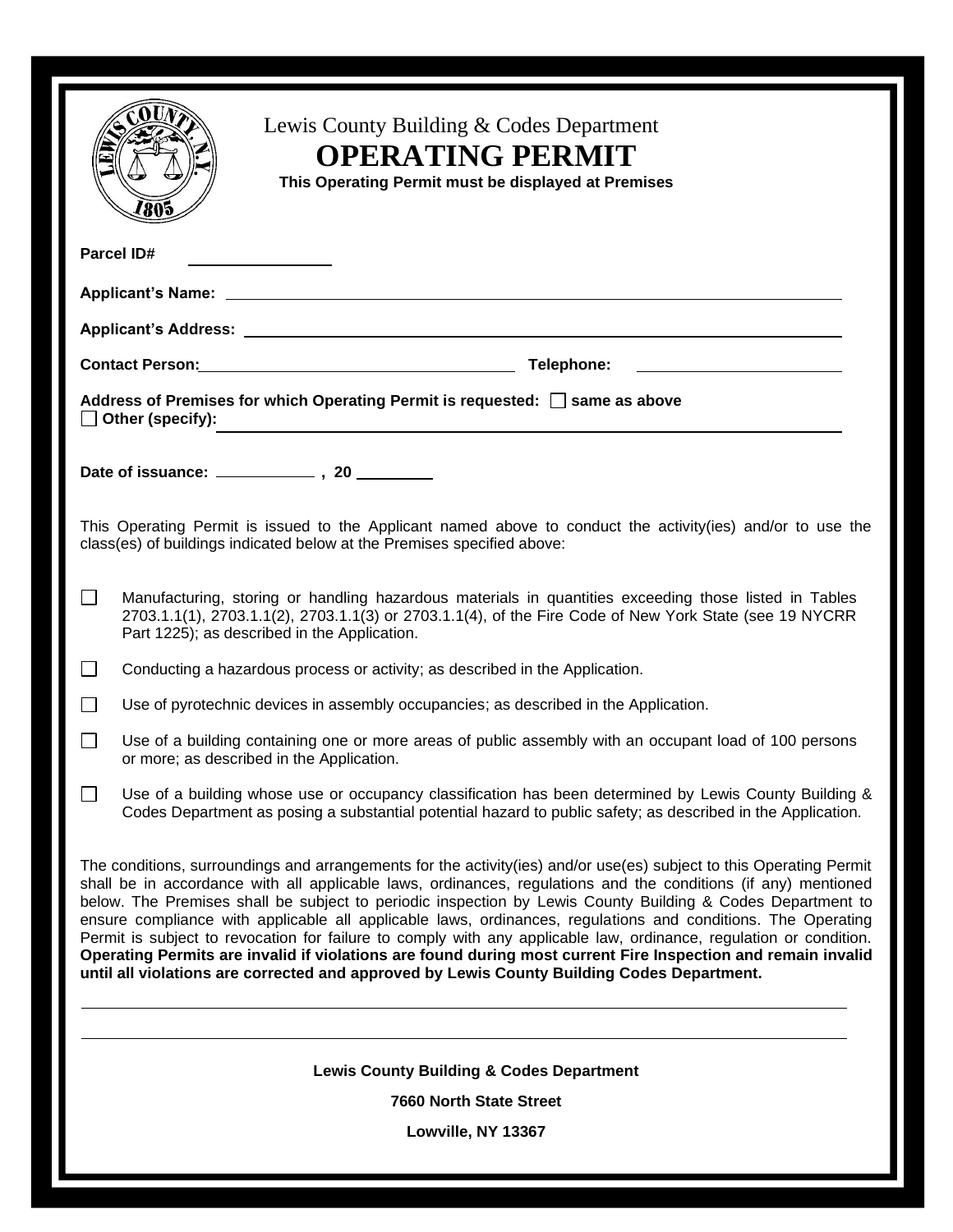$(Page 1 of 4)$ 

## **Appendix A Hazardous Materials Storage**

An Operating Permit is required when (1) any hazardous material included in any category listed in tables 2703.1.1(1), 2703.1.1(2), 2703.1.1(3) or 2703.1.1(4) of the *Fire Code of New York State* is manufactured, stored or handled and (2) the quantity of such hazardous material exceeds the quantity listed in the applicable table. This would include any building that is (whole or in part) a Group H occupancy, is a pre-existing, non-conforming hazardous occupancy, or has outdoor use manufacture, and/or storage of materials that exceed the tables for physical and/or health hazard.

This type of Operating Permit will not be issued until an inspection has been performed and establishes to the satisfaction of Lewis County Building & Codes Department that the requirements of the *Fire Code of New York State* are satisfied. These requirements include the provisions of Chapter 27 of the *Fire Code of New York State* as well as any specialized manufacture, use, storage requirements within Chapters 27-42 of the *Fire Code of New York State*. A previous fire safety inspection cannot suffice for an Operating Permit application inspection. If necessary, tests to verify compliance with the *Fire Code of New York State* must be performed and the reports of such tests must be provided to Lewis County Building & Codes Department. Tests and reports needed to verify compliance with the Fire Code of New York State vary from product to product. Tests and reports may include:

- ❑ Verification of inspection of fire protection systems and emergency alarm systems
- ❑ Verification of inspection of storage cylinders, tanks, or containers
- ❑ Completing of the Hazardous Materials Reporting Form, as required by General Municipal Law 209-u (available from OFPC at [http://www.dos.state.ny.us/fire/pdfs/forms/hm209u.pdf\)](http://www.dos.state.ny.us/fire/pdfs/forms/hm209u.pdf)
- ❑ Presentation of Material Safety Data Sheets for the product(s) requiring permits
- ❑ Affidavits that the regulated party is in conformance with other State Agencies (Environmental Conservation, Health, Labor)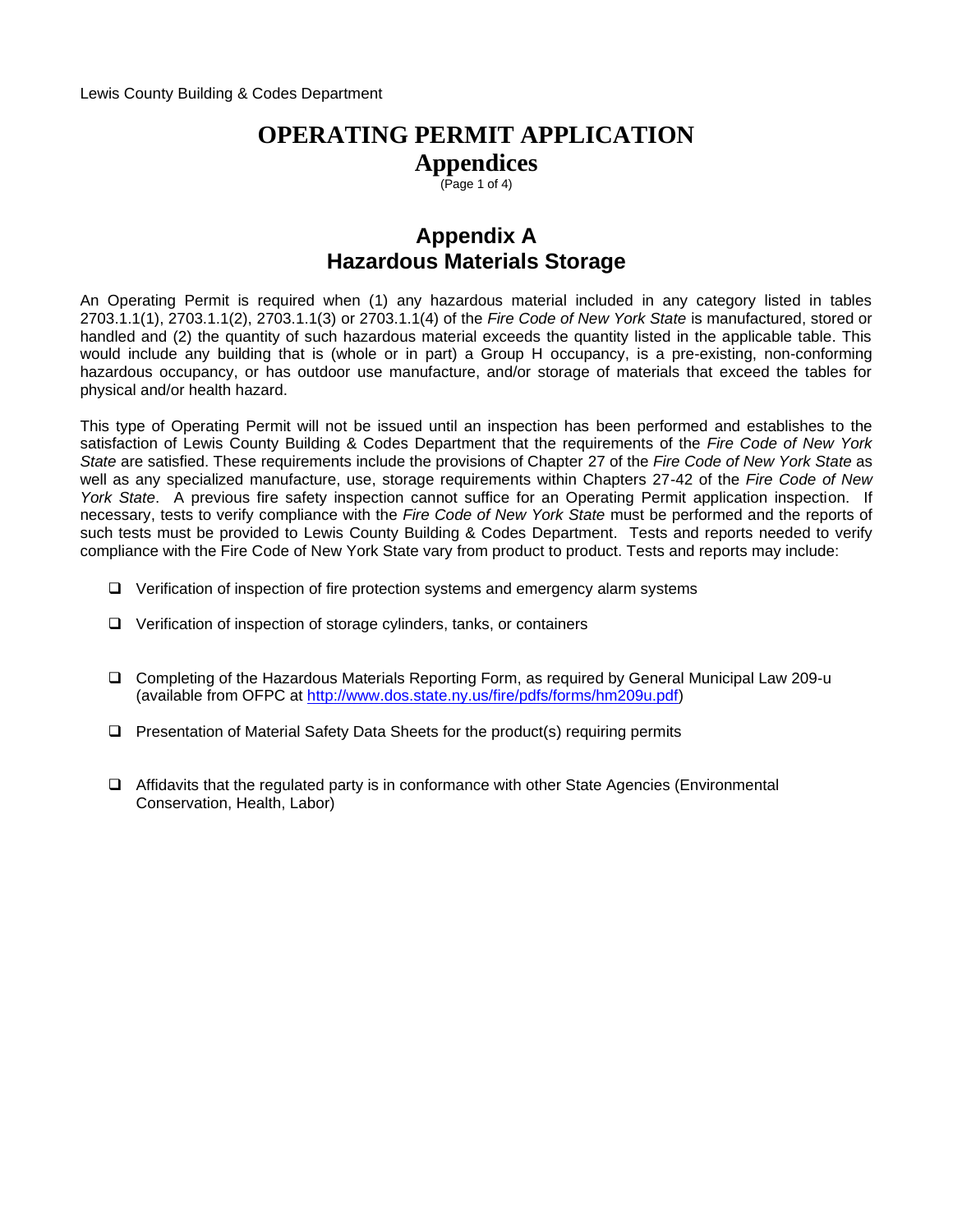$\overline{(P}$ age 2 of 4)

## **Appendix B Hazardous processes and activities**

Commercial or industrial operations producing combustible dust - An Operating Permit is required when a condition or process meets the scoping requirements of Chapter 13 of the *Fire Code of New York State* and is part of a commercial or industrial operation. Chapter 13 references several different standards, based on the products producing dust. The reference standards shall be used and compliance with such standards shall be submitted prior to the issuance of an Operating Permit.

Fruit and Crop Ripening - An Operating Permit is required when a fruit or crop ripening operation meets the scoping requirements of Chapter 16 of the *Fire Code of New York State*. The operating permit will not be issued unless and inspection and/or documented testing demonstrates to the satisfaction of Lewis County Building & Codes Department that the ethylene generators meet the requirements of Section 1606 of the *Fire Code of New York State* and that the appropriate safeguards are in place.

Waste Handling - An Operating Permit is required when waste materials that are considered hazardous are reclaimed, recycled, collected or otherwise handled at the Premises. Examples of uses that trigger the need for this Operating Permit include wrecking yards, auto dismantling facilities, junk yards, hazardous materials recycling facilities, and the like. An inspection must be performed prior to the issuance of this type of Operating Permit; such inspection must confirm compliance with any applicable sections of the *Fire Code of New York State* including the general fire safety practices in Chapter 3 of the *Fire Code of New York State*.

Other Hazardous Processes and Activities - An Operating Permit is required for any other process or activity determined by Lewis County Building & Codes Department to be hazardous. Such processes and activities include, but are not necessarily limited to, the following: [*The Authority Having Jurisdiction should determine which processes and activities are considered hazardous and will trigger the need to obtain an Operating Permit, and those processes and activities should be listed here. Such hazardous processes and activities should be administered consistent with local conditions. Processes and activities that commonly trigger the need to obtain an Operating Permit include use of tents and membrane structures, airports, motor fuel stations, semiconductor facilities, and any other specialized hazard that specifically regulated in Chapters 11-26 of the Fire Code of New York State.*]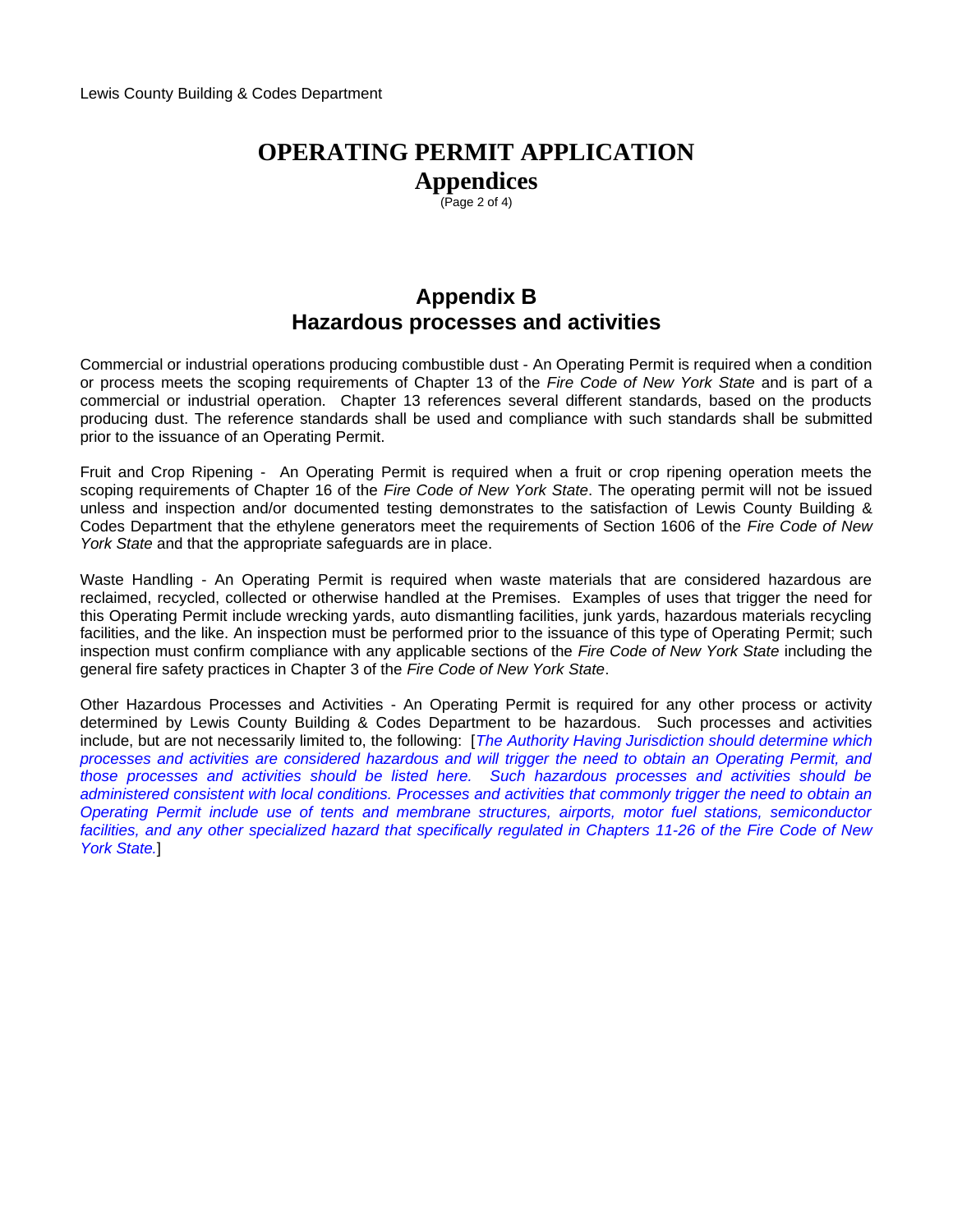$(Page 3 of 4)$ 

## **Appendix C Pyrotechnics in Assembly Occupancies**

An Operating Permit is required for use of pyrotechnic devices in any assembly occupancy. [*Although Part 1203, section 1203(g)(1)(iii), requires an operating permit for use of pyrotechnic devices only in assembly occupancies, section 1203 (g)(1)(v) provides that an operating permit must be required for buildings whose use or occupancy is determined by the Authority Having Jurisdiction to pose a substantial potential hazard to public safety. See Appendix E for further information.*]

An inspection must be completed prior to the issuance of this type Operating Permit. The inspection must confirm (1) that all fire protection and life safety features are inspected and have current maintenance within the timeframes set by Section 901 of the *Fire Code of New York State*, (2) the existence and adequacy of fire safety plans and emergency preparedness, and (3) that the means of egress are properly maintained, that interior finishes are appropriate, and that occupancy calculations are correct. [*The required tests and reports should be consistent with the permit procedures found within NFPA 1126. The section in NFPA 1126 regarding permits and the annex material provide guidance for the Authority Having Jurisdiction on what to request. An operating permit should be required for each show or group of shows, and the Premises should be made available for inspection prior to each event.*]

**IMPORTANT**: Please note that section 280.00 of the Penal Law provides that in the absence of a permit issued by the "permit authority" under section 405.00 of the Penal Law, it is unlawful to offer or expose for sale, to sell or furnish, or to possess, use, explode or cause to explode, any "fireworks" or "dangerous fireworks." **Most pyrotechnic devices fall within the definition of "fireworks" or "dangerous fireworks" under section 270.00 of the Penal Law.** 

Section 405.00 of the Penal Law provides that the "permit authority" of a state park, county park, city, village or town may grant a permit for the public display of fireworks by municipalities, fair associations, amusement parks or organizations of individuals. For a fireworks display within a state park, the term "permit authority" means the state agency having custody and control of the park. For a fireworks display within a county park, the term "permit authority" means the county park commission or such other agency as may have jurisdiction, control and/or operation of the parks or parkways within which any fireworks are to be displayed. For a fireworks display within a city, the term "permit authority" means the duly constituted licensing agency of such city or, in the absence of such agency, an officer designated for the purpose by the legislative body of the city. For a fireworks display within a village, the term "permit authority" means an officer designated for the purpose by the board of trustees of the village. For a fireworks display within the territory of a town outside of villages, the term "permit authority" means an officer designated for the purpose by the town board of the town.

**AN OPERATING PERMIT FOR THE USE OF PYROTECHNIC DEVICES IN AN ASSEMBLY OCCUPANCY IS**  *NOT* **A PENAL LAW SECTION 405.00 PERMIT. OBTAINING AN OPERATING PERMIT FOR THE USE OF PYROTECHNIC DEVICES IN AN ASSEMBLY OCCUPANCY DOES** *NOT* **OBVIATE THE NEED TO OBTAIN A PENAL LAW SECTION 405.00 PERMIT. AN OPERATING PERMIT FOR USE OF PYROTECHNIC DEVICES IN AN ASSEMBLY OCCUPANCY DOES** *NOT* **MAKE LEGAL ANY ACT PROHIBITED BY PENAL LAW SECTION 270.00.**